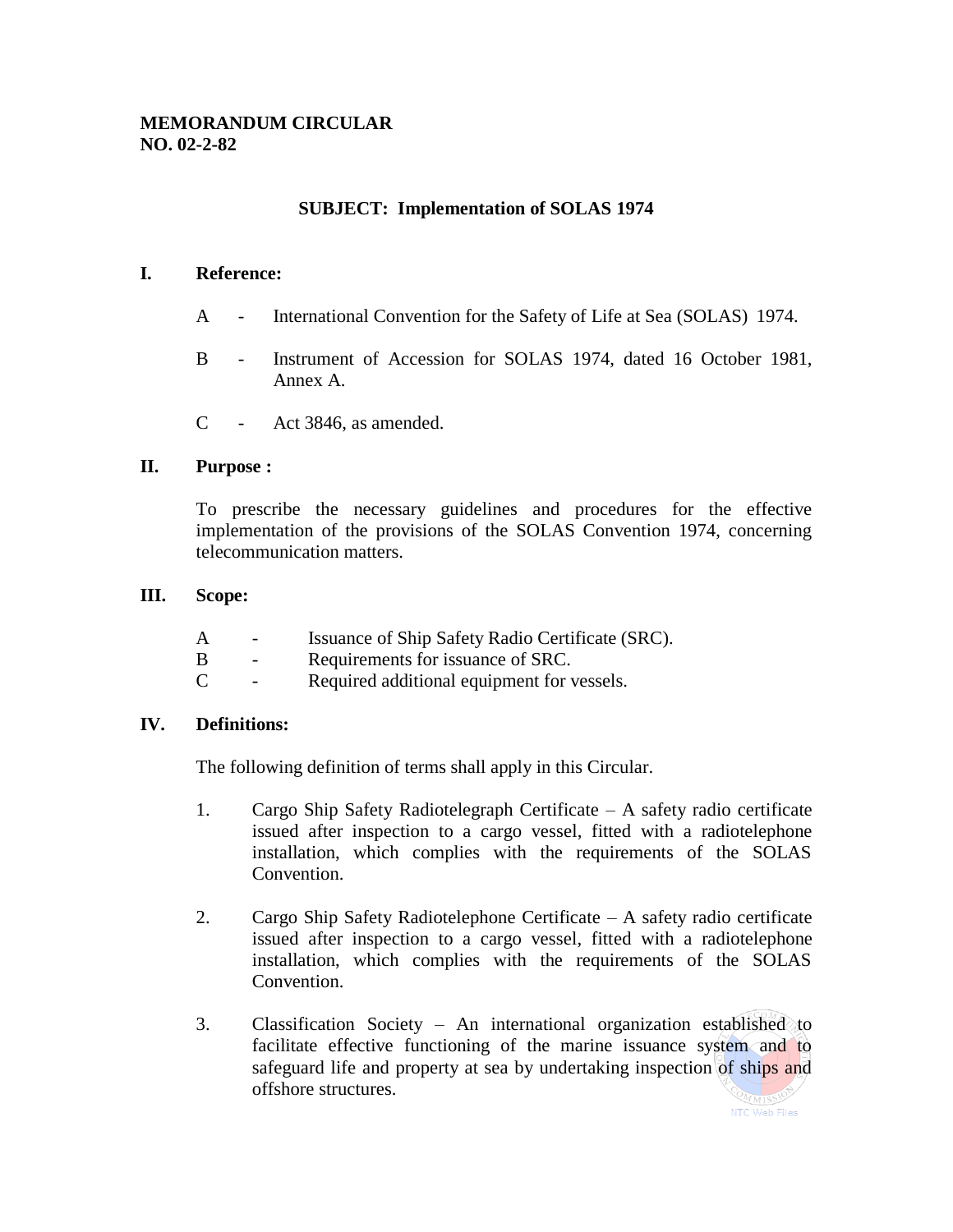4. NTC or Commission – Refers to the National Telecommunications commission.

# **V. Issuance of Ship Safety Radio Certificate**

- A General Procedures:
	- 1. The licensee of a ship station desiring to obtain a cargo ship Safety Radio Certificate for his vessel engaged in the international trade shall file the prescribed application with the main office of the NTC at Quezon City or with any of its field offices.
	- 2. The NTC may issue to a cargo ship a Ship Safety Radiotelegraph Certificate or a Ship Safety Radiotelephony Certificate as applied for after inspection of the radio installation which complies with the requirements of the SOLAS Convention.
	- 3. The inspection of the radio installation of a cargo vessel located in any Philippine port shall be performed by the duly authorized representative of the NTC.
	- 4. The NTC however, may authorize a Classification Society recognized by it to perform the inspection of the ship station on board a Philippine registered vessel, particularly when the vessel is located in a foreign port, and issue to the vessel the certificate applied for in behalf of the Philippine Government.
- B. Recognized Classification Societies
	- 1. The following organizations with offices in metro Manila area recognized by the NTC to perform the inspection of radio installations on board Philippine registered vessels:
		- A American Bureau of Shipping (ABS) of the United States.
		- B Lloyds Register of Shipping of the United Kingdom.
		- C Nippon Kaiji Kyokai (NK) of Japan.
		- D Bureau Veritas (BV) of France
	- 2. Continuing Authority

A recognized Classification Society may be granted upon request a continuing authority by the NTC to inspect ship stations on board Philippine registered vessels when their Safety Radiotelegraphy or Radiotelephony Certificates are expired or about to expire in any foreign ports, and issue if warranted, full

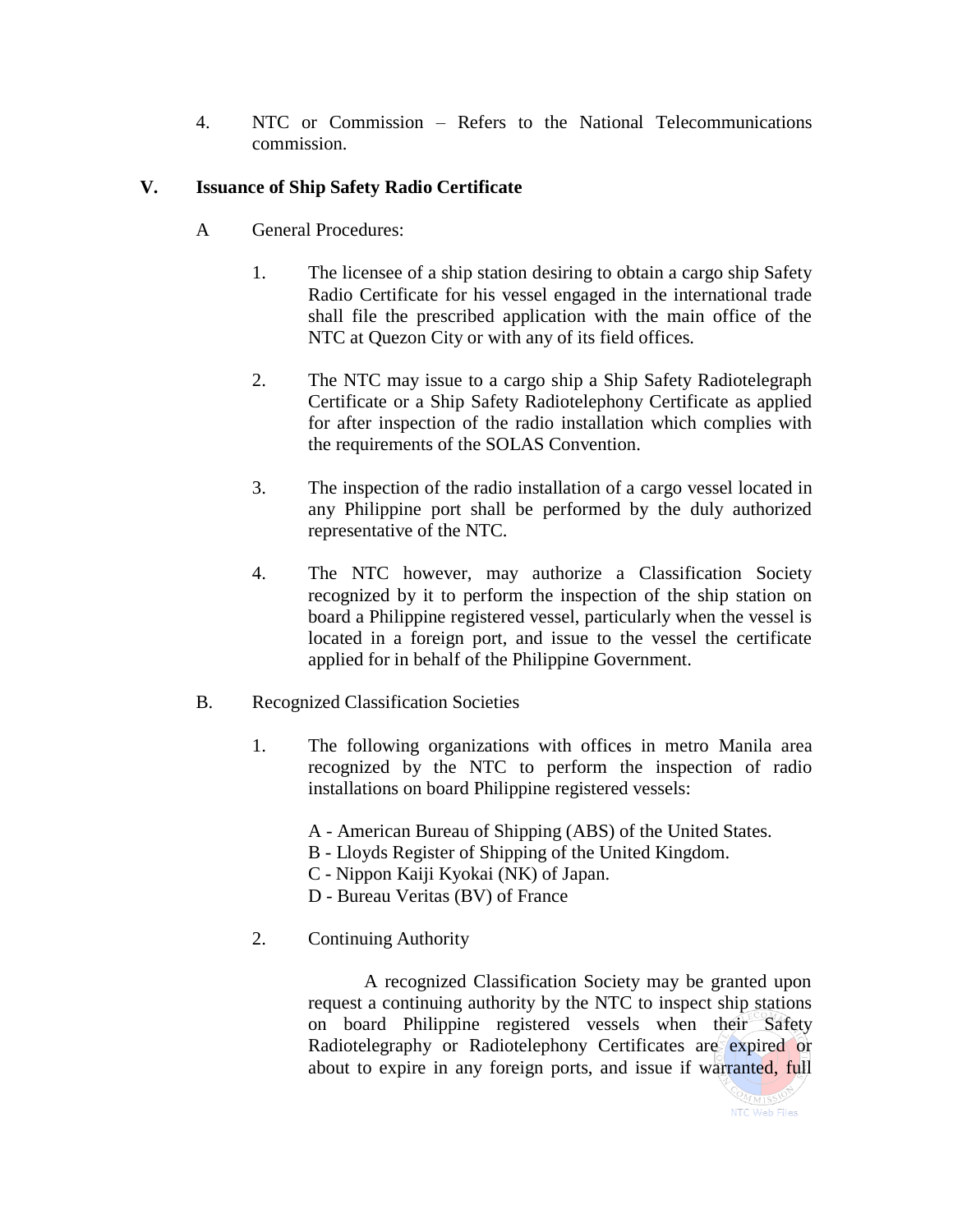term extension of the certificates in behalf of the Philippine Government, subject to the following conditions:

- a. The initial inspection of the ship station on board a newly acquired Philippine registered vessel shall be conducted by the Society provided that the ship owner obtained prior authorization therefor from the Commission.
- b. The periodical inspection of the ship station for extension of the safety certificate shall be performed by the concerned organization directly upon request of the ship owner.
- c. The society shall furnish the Commission a copy of the extended SRC for every ship station and a copy also of the technical report of the inspection conducted thereon, preferably on a prescribed NTC form, within thirty (30) days from the date of inspection of the station.
- d. The NTC however retains the right to terminate, if necessary the authority issued to a Classification Society provided that the said society shall be notified accordingly thirty days in advance.
- C. Duration of Safety Radio Certificates.
	- 1. The NTC or any duly authorized Classification Society shall issue a 12-month or full-term certificate to a cargo ship fitted with a radiotelegraph or radiotelephone installation, which complies with the requirements of the SOLAS convention.
	- 2. A short-term certificate may be issued however to a vessel which was found not complying with the requirement. The agency concerned shall notify immediately the station licensee accordingly but shall not extend the certificate any further until the reported deficiency or discrepancy has been remedied properly.

### **VI. Requirements for the issuance of the SRC.**

- A. For the newly acquired vessel located in the Philippine port.
	- 1. Properly accomplished application for the SRC.
	- 2. Copies of the certificates of registry and ownership issued by the Philippine Coast Guard for the vessel.
	- 3. Copy of the ship station license or application therefor.

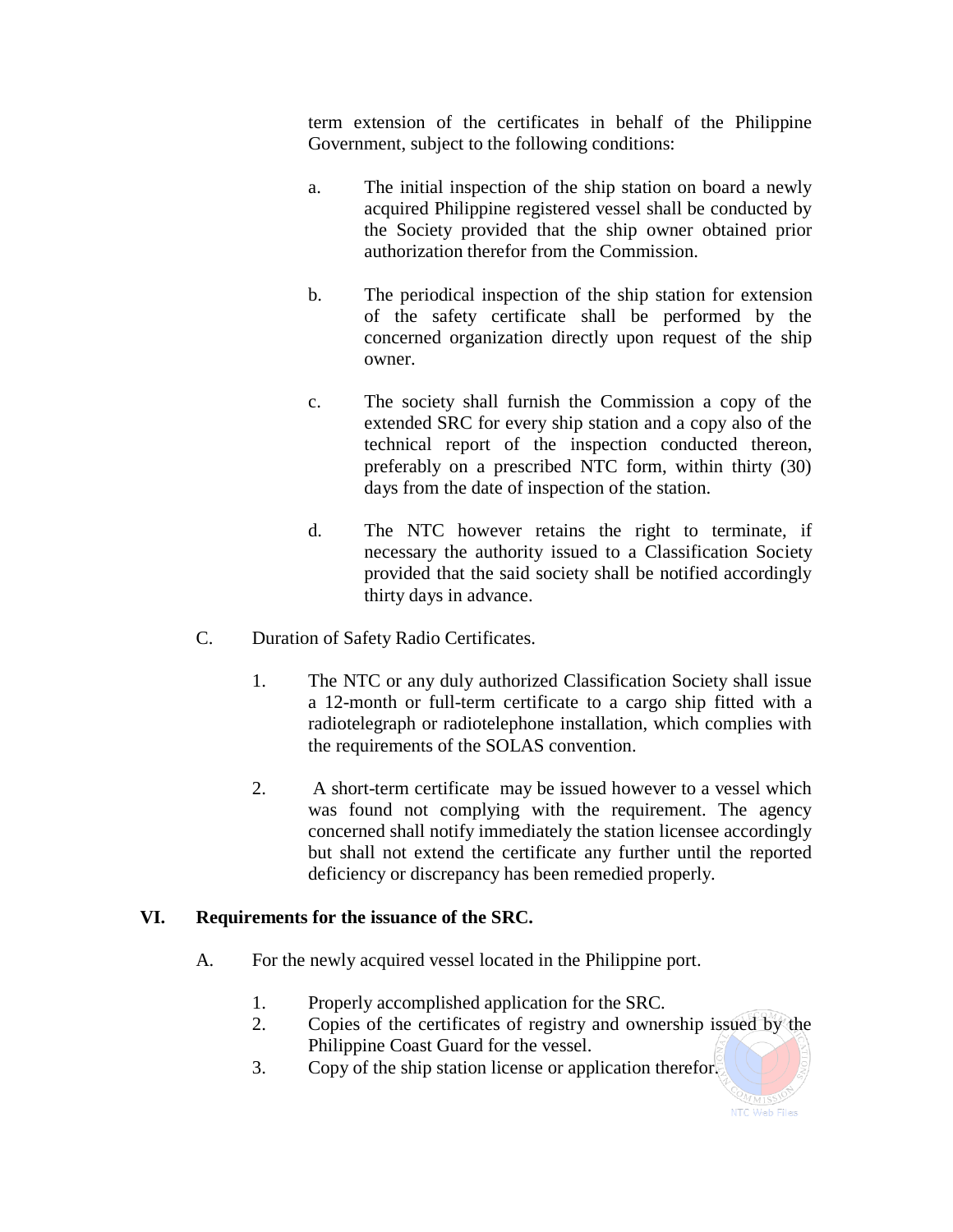- B. For a newly acquired vessel located in a foreign port.
	- 1. Letter of request for authority to allow a Classification Society to inspect the radio installation and issue an SRC accordingly.
	- 2. Copy of the MARINA approval for acquisition of the vessel.
	- 3. Letter of request for temporary permit to operate the existing radio installation on board vessel and assignment of a Philippine call sign therefor.
	- **NOTE**: The shipowner shall subsequently comply with all the other NTC requirements for the licensing of the ship station within the effectivity period of the temporary permit.
- C. For extension of the SRC of a Philippine vessel in port.
	- 1. Properly accomplished application for renewal of the SRC.
	- 2. Copy of the valid ship station license of application therefor.
- D. For extension of the SRC of a Philippine vessel in foreign port Refer to the provisions of Section V-B.
- E. For extension of the SRC of a foreign registered vessel available in a Philippine port.
	- 1. Letter of request from the office of the foreign embassy concerned.

#### **VII. Required Additional Equipment**

|    | Item                                                                   | Regulation                                              | Requirement                                                   |
|----|------------------------------------------------------------------------|---------------------------------------------------------|---------------------------------------------------------------|
|    | A. Radiotelegraphy                                                     |                                                         |                                                               |
| 1. | Radiotelephone distress<br>frequency watch receiver                    | Chap. IV, Reg. $7(b)$<br>Chap. IV, Reg. $10(a)$<br>(ii) | To be added to the<br>main installation                       |
| 2. | Automatic device for<br>generating the radio<br>telephone alarm signal | Chap. IV, Reg. $10(c)$<br>(IV) (1)                      | To be fitted if radio<br>telephone transmitter<br>is provided |
| 3. | VHF radiotelephone<br>station                                          | Chap. IV, Reg. 17                                       | VHF equipment of<br>the NTC approved<br>type is to be added   |
|    | B. Radiotelephone                                                      |                                                         |                                                               |
| 1. | Radiotelephone distress<br>frequency watch receiver                    | Chap. IV, Reg. $7(a)$<br>Chap. IV, Reg. $16(a)$         | To be added to the<br>main installation                       |
| 2. | VHF radiotelephone<br>station                                          | Chap. IV, Reg. 17                                       | VHF equipment of<br>the NTC approved<br>type is to be fitted  |